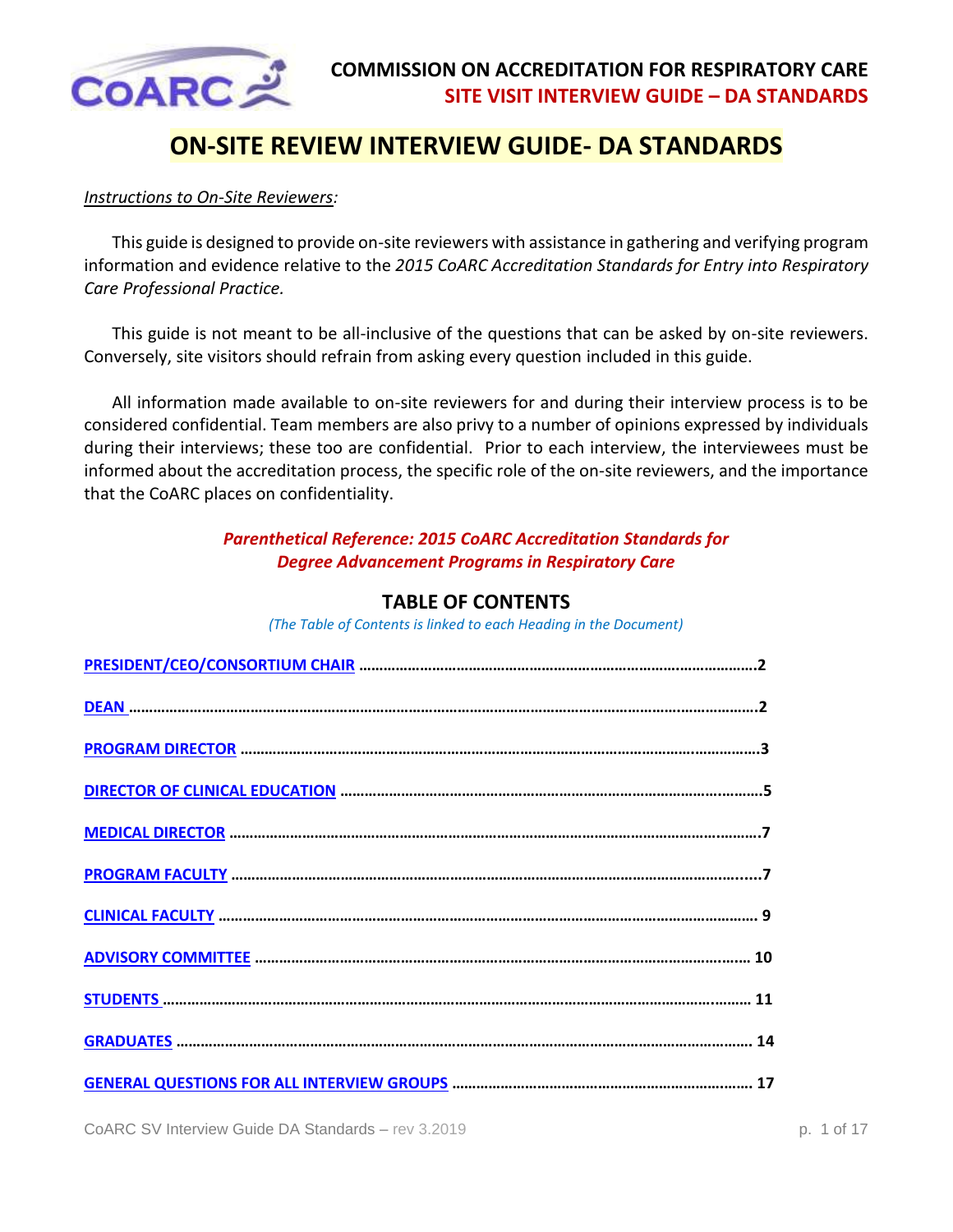

# <span id="page-1-0"></span>**[President/CEO/Consortium Chair](#page-0-0)**

- 1. In what ways does your institution support the continued professional growth of distance education program faculty and staff? **(***Standard DA1.4***)**
- 2. Describe how your institution ensures that program policies apply to all students and faculty regardless of location of instruction. *(Standard DA1.5)*
- 3. Describe how your institution ensures adequate funding for the program to meet the goals/objectives of the program. **(***Standard DA2.1***)**
- 4. Describe how your institution ensures adequate academic resources (e.g., library, computer and technology resources, advising, counseling, and placement services) for the program to meet the goals/objectives of the program. **(***Standard DA2.1***)**
- 5. Describe how your institution ensures adequate physical (e.g., classroom/laboratory space) resources for the program to meet its goals/objectives. **(***Standard DA2.1***)**

# <span id="page-1-1"></span>**[Dean/Division Chair](#page-0-0)**

- 1. Describe how your institution ensures that academic policies apply to all students and faculty regardless of the location of instruction? **(***Standard DA1.5***)**
- 2. Describe how your institution ensures a sufficient number of appropriately qualified faculty members, clinical preceptors (if applicable), administrative and technical support staff to meet the goals/objectives of the program. *(Standard DA2.7)*
- 3. In what ways does your institution support the Program Director's ability to carry out his or her administrative responsibilities for the program (which include the management, administration, continuous review and analysis, planning, development, and general effectiveness of the respiratory care program)? *(Standard DA2.3)*
- 4. If applicable, in what ways does your institution support the Director of Clinical Education's ability to carry out his or her administrative responsibilities for the program (which include the organization, administration, continuous review, planning, development, and general effectiveness of clinical experiences for students enrolled in the respiratory care program)? *(Standard DA6.2)*
- 5. Describe how the program's goals are compatible with your institution's mission. *(Standard*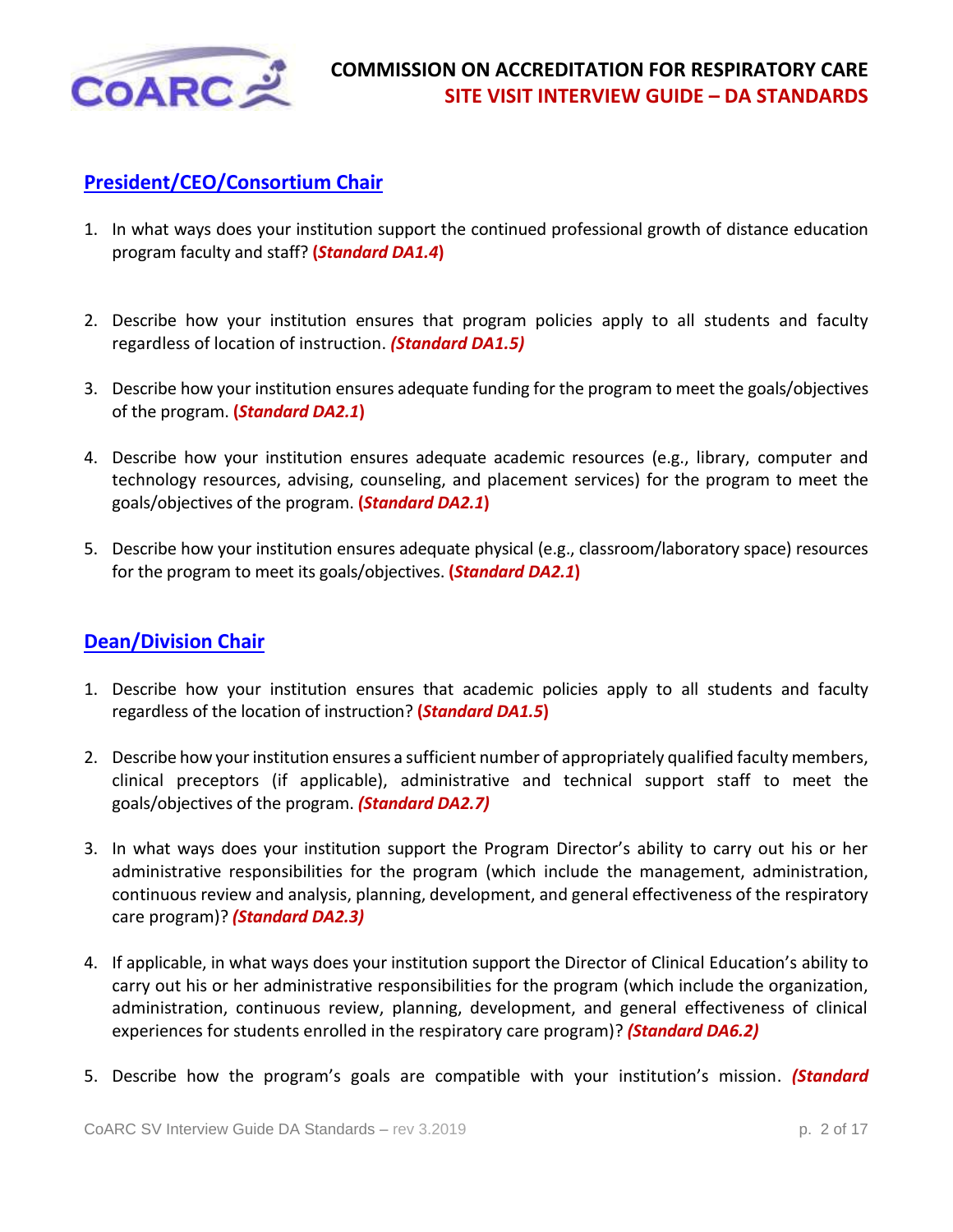

#### *DA3.1/3.2)*

- 6. Do respiratory students have access to academic support services (e.g., library, computer and technology resources, advising, counseling, and placement services) that are provided to other students in the institution? *(Standard DA5.8)*
- 7. Describe the institution's policies and procedures, including location, for maintaining student records related to admission, advisement, counseling, and evaluation. Are there any provisions that would allow students to have access to their academic records? What are your institution's policies regarding access to records by work-study students [If applicable]? *(Standard DA5.9)*

#### <span id="page-2-0"></span>**[Program Director](#page-0-0)**

- 1. Describe the support you receive from administration with regard to continued professional growth and online pedagogy of faculty? **(***Standard DA1.4***)**
- 2. If applicable, describe how you ensure online examination procedures preserve academic integrity, plagiarism, quality, and fairness. *(Standard DA3.7)*
- 3. If applicable, describe how you ensure *that examination results will reflect each enrolled student's knowledge and competence in accordance with stated educational objectives and learning outcomes. (Standard DA3.7)*
- 4. If applicable, is there a formal affiliation agreement or memorandum of understanding between your institution and all other entities that participate in the education of the respiratory students? Do these agreements accurately describe the relationships, roles, and responsibilities between the sponsor and that entity? What is the process by which you ensure that such agreements are reviewed and maintained up-to-date? *(Standard DA1.2 and DA 6.8)*
- 5. Is adequate space allocated for program administration? *(Standard DA2.1)*
- 6. Are the financial resources of the program adequate to enable achievement of the program goal(s) and outcomes? *(Standard DA2.1)*
- 7. How do you maintain regular and consistent contact with your students and program faculty? **(***Standard DA2.6***)**
- 8. Do you feel there is sufficient faculty to provide effective instruction in the didactic, laboratory, and clinical setting (if applicable)? **(***Standard DA2.7***)**
- 9. What mechanisms do you use to ensure that instructors are appropriately credentialed for the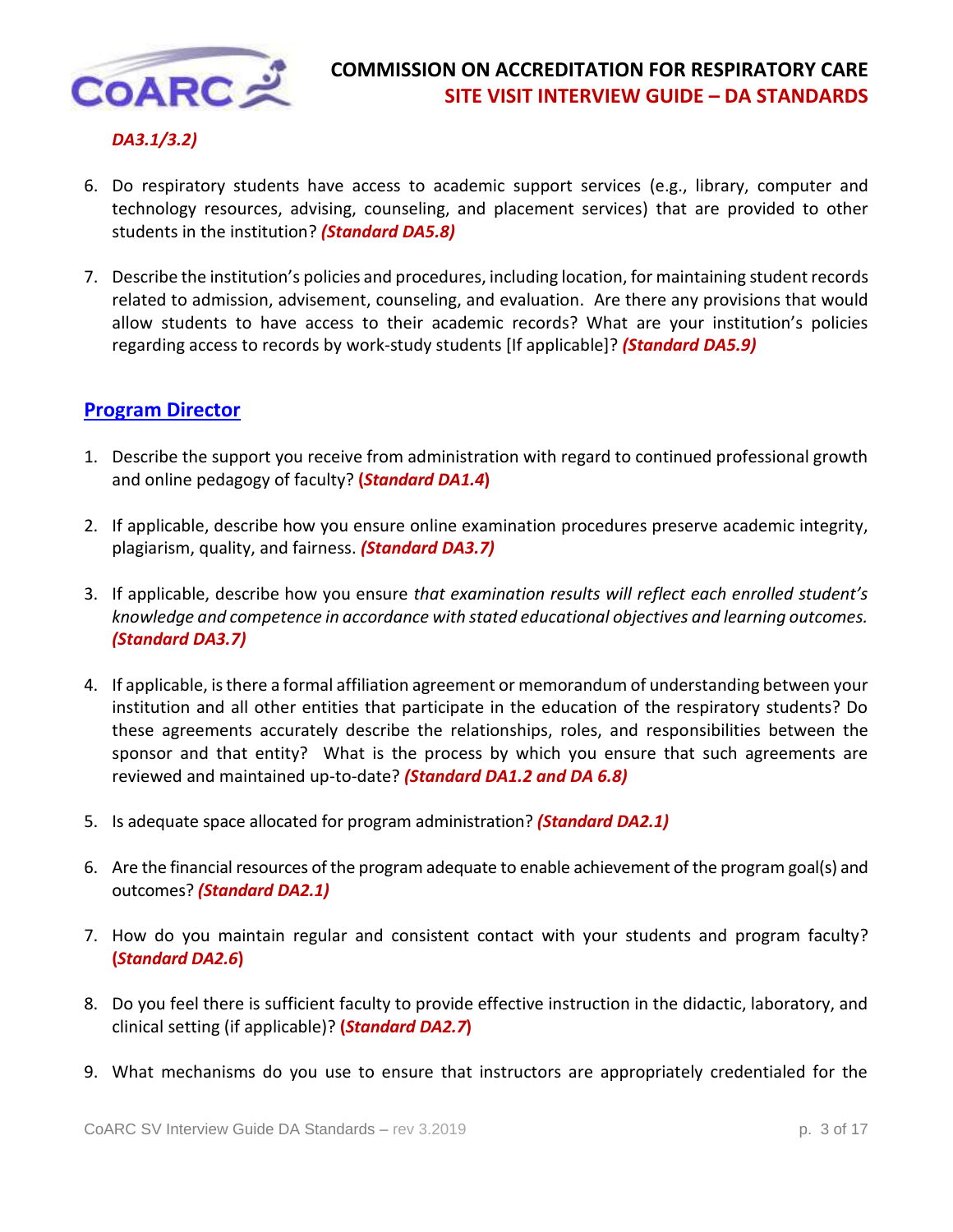

content areas they teach, knowledgeable in subject matter through training and experience, and effective in teaching their assigned subjects? *(Standard DA2.7)*

- 10. Do you feel there is sufficient administrative and clerical support staff to meet the program's goals and objectives? *(Standard DA2.8)*
- 11. Describe how program goals are reviewed annually by program personnel to ensure compatibility with the mission of the sponsoring educational institution. *(Standard DA3.2)*
- 12. Do you complete the CoARC Personnel-Program Resource Survey at least annually?  *(Standard DA2.9)*
- 13. Does the program employ student evaluation methods that measure all defined program competencies? Are the program competencies and evaluation methods written and communicated to all enrolled students? *(Standards DA3.5 and DA3.6)*
- 14. How does the program ensure that course content, online learning experiences (didactic, laboratory, and clinical, if applicable), and access to learning materials are equivalent for each student regardless of location? *(Standard DA4.10)*
- 15. If applicable, describe the methods used to ensure that each clinical site, or collection of sites, provides sufficient breadth and depth of clinical exposure to ensure achievement of all competencies. *(Standard DA6.9)*
- 16. Describe the methods used to ensure that students at various program locations have access to similar course materials, laboratory equipment and materials, and academic support services. *(Standard DA4.10)*
- 17. How do students receive accurate and complete information about the program prior to admission and enrollment? *(Standard DA5.2)*
- 18. Are admission procedures non-discriminatory and followed as published? Where are they published? *(Standard DA5.4)*
- 19. Describe the methods used to ensure that guidance (i.e., with academic concerns, personal/social concerns and career awareness) is available to assist students in understanding and abiding by program policies and practices. *(Standard DA5.8)*
- 20. Describe the methods used to ensure that students have access to the academic support services (e.g., library, computer and technology resources, advising, counseling, and placement services) that are provided to other students in the institution. *(Standard DA5.8*)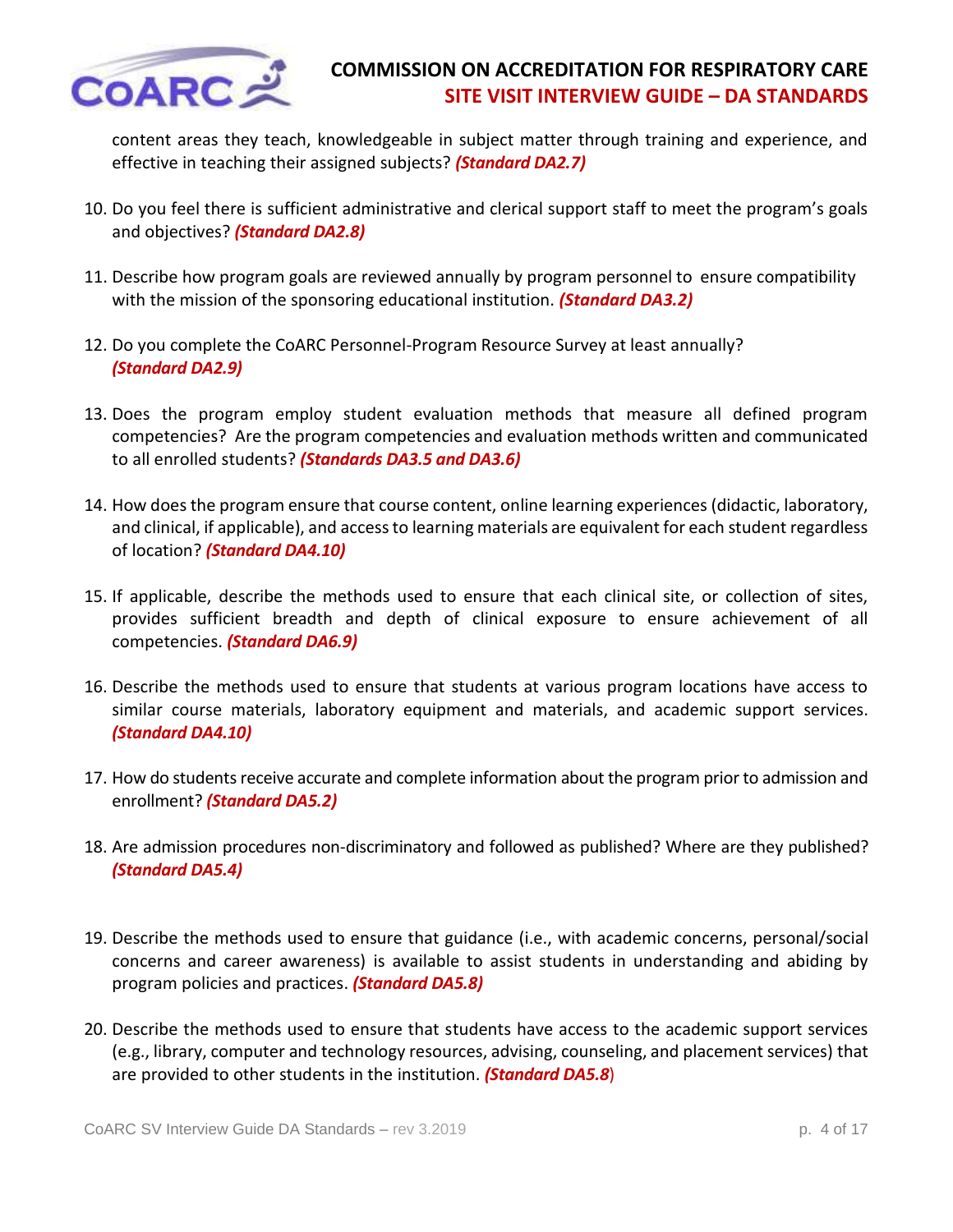

- 21. Describe the methods used to ensure that students have timely access to faculty for assistance and counseling regarding their academic concerns and problems. *(Standard DA5.8)*
- 22. Describe the institution's policies and procedures, including location, for maintaining student records related to admission, advisement, counseling, and evaluation. Are there any provisions that would allow students to have access to their academic records? What are your institution's policies regarding access to records by work-study students [If applicable]? *(Standard DA5.9)*
- 23. Does the program have/keep records of all programmatic evaluations for the program goal(s) and learning domains in sufficient detail to document learning progress, deficiencies and achievement of competencies? *(Standard DA5.10)*

### <span id="page-4-0"></span>**[Director of Clinical Education](#page-0-0)** *(IF NOT APPLICABLE, SKIP TO NEXT SECTION)*

- 1. How do you maintain regular and consistent contact with your students, program faculty, and clinical affiliates? **(***Standard DA6.5***)**
- 2. Is there sufficient faculty to provide effective instruction in the clinical setting? In clinical rotations, is the student to faculty ratio no greater than 6:1? **(***Standard DA6.7***)**
- 3. Do you complete the CoARC Personnel-Program Resource Survey at least annually? *(Standard DA2.9)*
- 4. Describe the processes that facilitate the development of inter-rater reliability among those individuals who perform student clinical evaluations. Doesthe program include inter-rater reliability measures in its clinical evaluation methods? When significant differences do occur, does the program have a plan of action for addressing these differences? *(Standard DA6.10)*
- 5. Describe the mechanisms in place for evaluating the clinical sites and preceptors. Does the program apply comparable evaluation processes to all clinical sites regardless of geographic location? *(Standard DA6.10)*
- 6. How do you ensure that preceptors are providing adequate observation and supervision of student performance while on supervised clinical practice experiences? Are they providing adequate feedback and mentoring to students? *(Standard DA6.10)*
- 7. Does the program employ student evaluation methods that measure all defined program competencies? Are the program competencies and evaluation methods written and communicated to all enrolled students? *(Standard DA6.10)*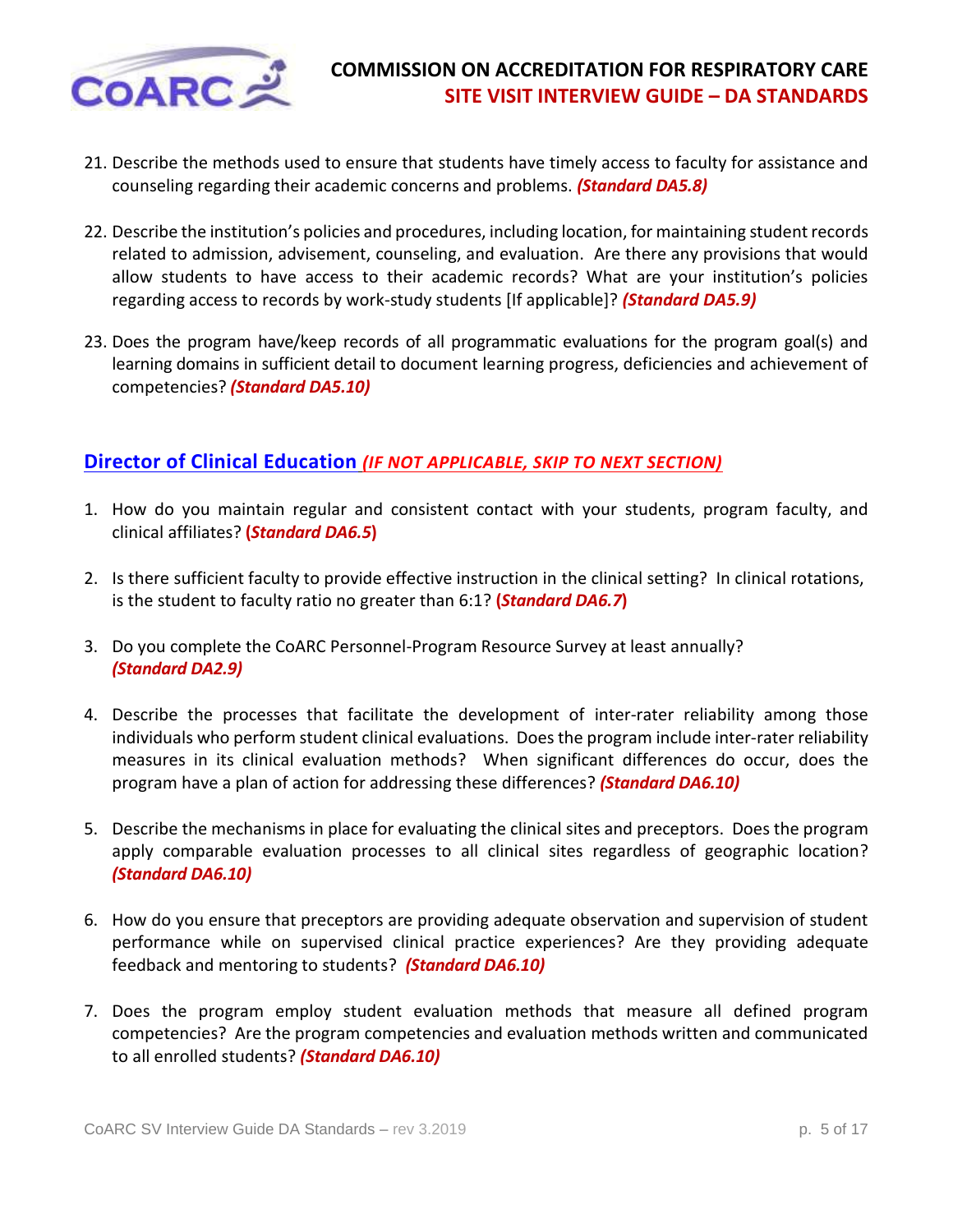

- 8. Is the clinical component of the curriculum sequential, integrated with didactic and laboratory instruction and consistent with the overall instructional plan of the program? How is this assured? *(Standard DA6.10)*
- 9. Describe the methods to ensure that clinical education experiences at each clinical site are of sufficient quality and duration to enable students to meet program goals and acquire the competencies needed for clinical practice. Describe the mechanisms in place to document the progressive independence of the student in the clinical setting. *(Standard DA6.10***)**
- 10. Describe the methods to ensure that students at various program locations have access to similar course materials, laboratory equipment and materials, and academic support services. *(Standard DA4.10)*
- 11. Describe the methods to ensure that clinical experiences are of sufficient quality and duration to meet the required clinical objectives/competencies identified in the clinical syllabi for each clinical rotation. *(Standard DA6.10)*
- 12. How do you determine that sufficient practice time and learning experiences is provided during clinical rotations to ensure that students attain clinical competence? *(Standard DA6.10)*
- 13. Are there formal written, duly executed agreements with all clinical education sites for students? Are there designated preceptors for students at each site? Are students required to secure their own clinical education sites or preceptors for required clinical rotations? Are students informed at each clinical site which instructional faculty member is serving in the preceptor role and how to contact this faculty member? *(Standards DA6.8)*
- 14. Does the program include a service work statement in the program materials available to both students and clinical supervisors, stating that respiratory care students must not be substituted for paid staff? *(Standard DA6.11)*
- 15. Do students complete clinical coursework while in an employee status at a clinical affiliate? Do students receive any form of remuneration in exchange for work they perform incident to their clinical education coursework and experiences? *(Standard DA6.11)*

### <span id="page-5-0"></span>**[Medical Advisor](#page-0-0)** *(IF NOT APPLICABLE, SKIP TO NEXT SECTION)*

- 1. What are your responsibilities as the Medical Advisor? **(***Standard DA6.6)*
- 2. How do you ensure that students have adequate physician interaction? **(***Standard DA6.6)*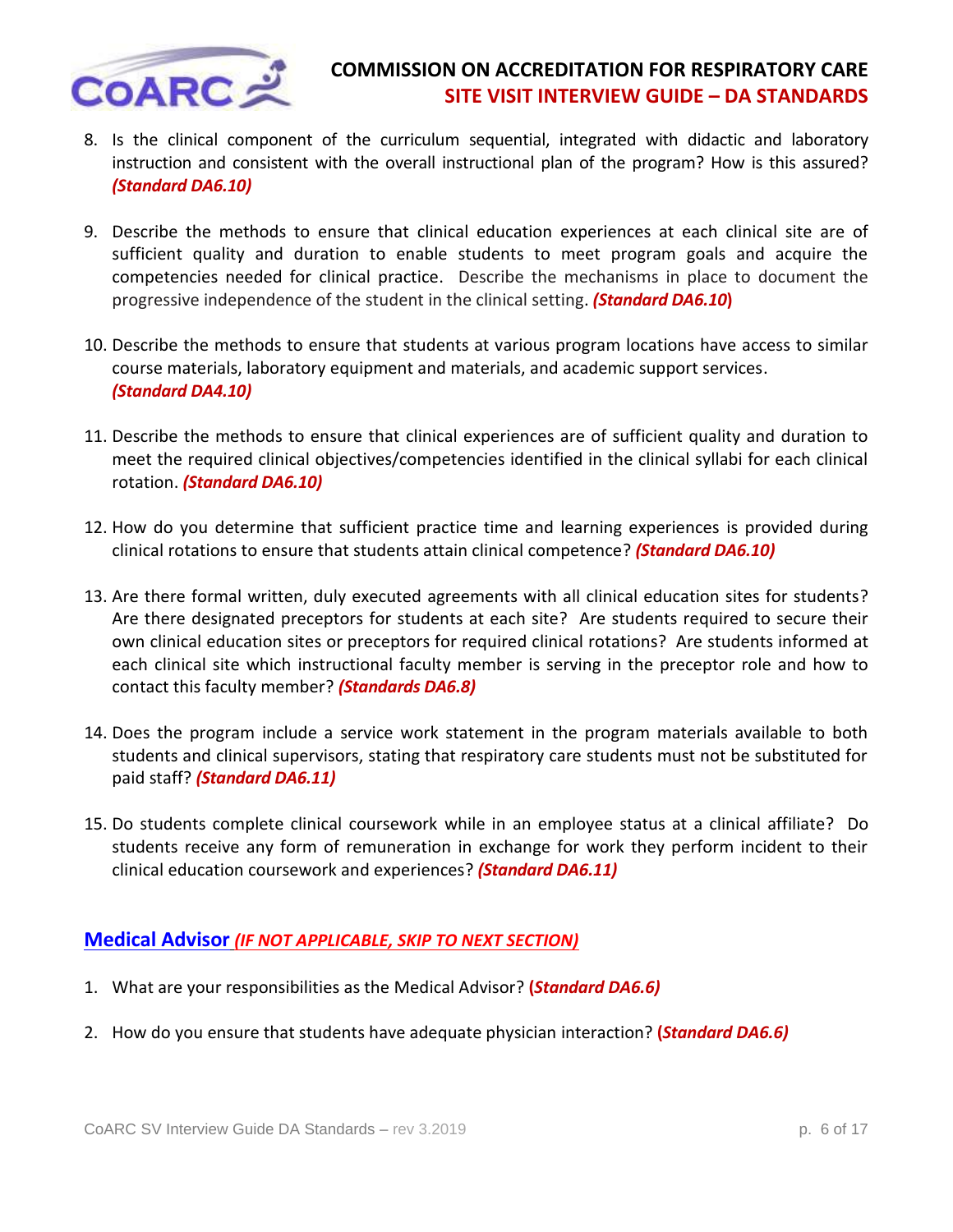

- 3. What is your interaction with the Director of Clinical Education to assure physician input at all clinical sites? **(***Standard DA6.6)*
- 4. What is your involvement with the program's Advisory Committee? **(***Standard DA6.6)*
- 5. Do you complete the CoARC Personnel-Program Resource Survey at least annually? *(Standard DA2.9)*

### <span id="page-6-0"></span>**[Program Faculty](#page-0-0)**

- 1. Is adequate and appropriate space allocated for the program? How is this determined? *(Standard DA2.1)*
- 2. Are instructional materials and supplies adequate? *(Standard DA2.1)*
- 3. Are libraries/learning resources adequate to enable achievement of program goal(s) and outcomes? *(Standard DA2.1)*
- 4. Is the laboratory equipment readily available and sufficient to enable achievement of the program goal(s) and outcomes? *(Standard DA2.1)*
- 5. Are the financial resources of the program adequate to enable achievement of the program goal(s) and outcomes? *(Standard DA2.1)*
- 6. Do you feel the PD provides regular and consistent contact with both you and students? **(***Standard DA2.6***)**
- 7. Do you feel there is sufficient faculty to provide effective instruction in the didactic, laboratory, and clinical setting? **(***Standard DA2.7)*
- 8. If applicable, what is your interaction with the Medical Advisor to assure physician involvement in student education? **(***Standard DA6.6)*
- 9. Do you feel there is sufficient administrative and clerical support staff to meet the program's goals and objectives? *(Standard DA2.8)*
- 10. What involvement do you have in reviewing program goals? *(Standard DA3.2)*
- 11. Do you complete the CoARC Personnel-Program Resource Survey at least annually?  *(Standard DA2.9)*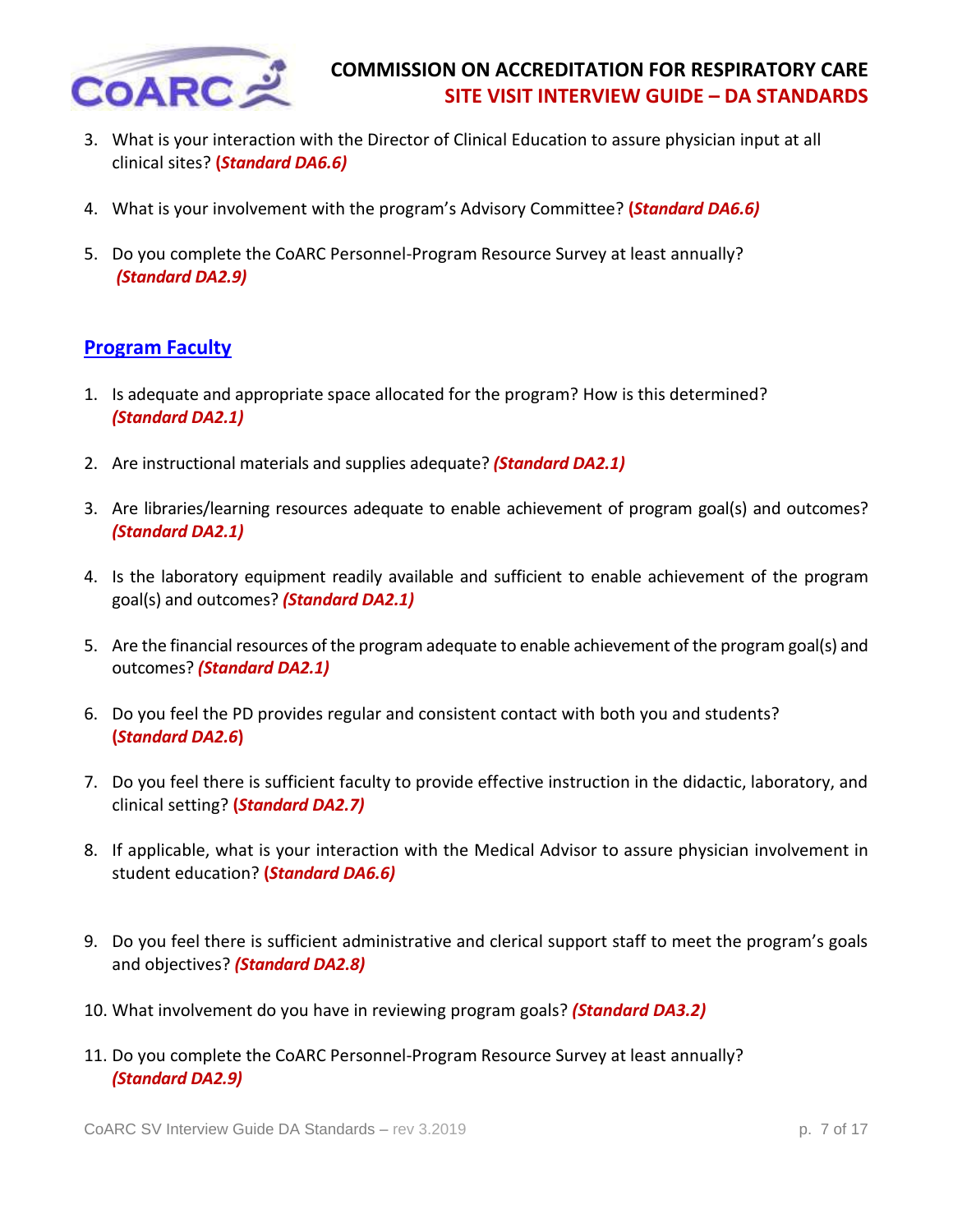

- 12. How do you ensure that evaluations are conducted with sufficient frequency to keep students apprised of their progress toward achieving the curriculum competencies, and to allow immediate identification of learning deficiencies and the development of a means for their remediation in a reasonable time frame? *(Standards DA3.4 and DA3.5)*
- 13. Are written criteria for passing, failing, and progression in the program provided to students? *(Standards DA3.4 and DA3.5)*
- 14. What are the processes by which the evaluation of student performance is communicated to that student? *(Standards DA3.4 and DA3.5)*
- 15. If applicable, describe the processes that facilitate the development of inter-rater reliability among those individuals who perform student clinical evaluations. Does the program include inter-rater reliability measures in its clinical evaluation methods? When significant differences do occur, does the program have a plan of action for addressing these differences? *(Standard DA6.10)*
- 16. Does the program employ student evaluation methods that measure all defined program competencies? Are the program competencies and evaluation methods written and communicated to all enrolled students? *(Standards DA3.4 and DA3.5)*
- 17. Are written course descriptions, content outlines, including topics to be presented, specific instructional objectives, learning outcomes, and evaluation procedures provided to students at the initiation of each professional course? *(Standard DA3.5)*
- 18. How often is curricular content (written course descriptions, content outlines, including topics to be presented, specific instructional objectives, expected student learning outcomes, and evaluation procedures for each respiratory care course) reviewed and revised to accurately reflect instruction being provided as well as new concepts and techniques taught in the program? *(Standard DA3.5)*
- 19. How does the program ensure that course content, learning experiences (didactic, laboratory, and clinical, if applicable), and access to learning materials are substantially equivalent for each student regardless of location? *(Standard DA4.10)*
- 20. Has the faculty grievance procedure been made known to you? By what means? *(Standard DA5.6)*
- 21. Describe the methods used to ensure that guidance (i.e., with academic concerns, personal/social concerns and career awareness) is available to assist students in understanding and abiding by program policies and practices. *(Standard DA5.8)*
- 22. Describe the methods used to ensure that students have access to the academic support services (e.g., library, computer and technology resources, advising, counseling, and placement services) that are provided to other students in the institution. *(Standard DA5.8)*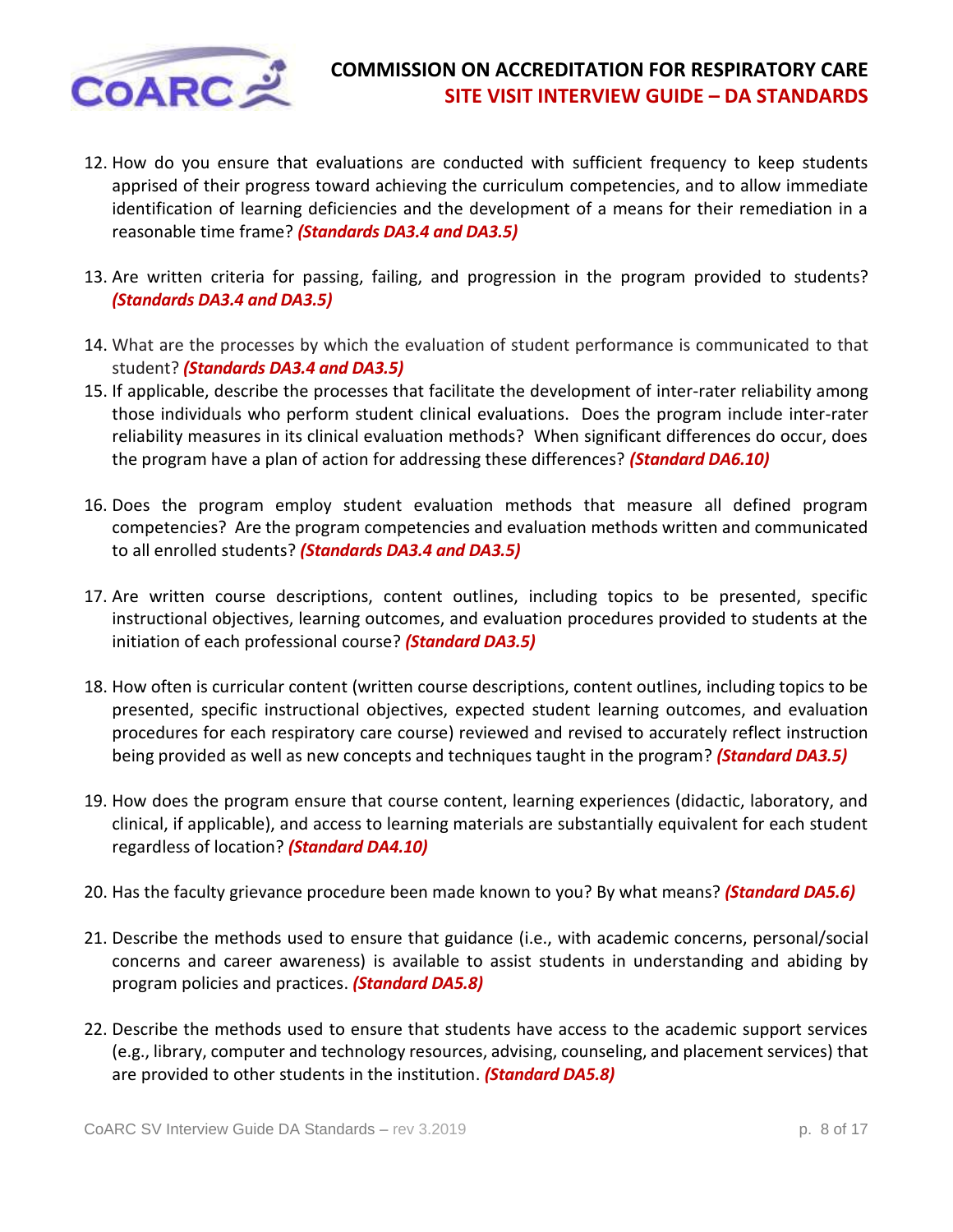

- 23. Describe the methods used to ensure that students have timely access to faculty for assistance and counseling regarding their academic concerns and problems. *(Standard DA5.8)*
- 24. Does the program have/keep records of all programmatic evaluations for the program goal(s) and learning domains in sufficient detail to document learning progress, deficiencies and achievement of competencies? *(Standard DA5.10)*

#### <span id="page-8-0"></span>**[Clinical Faculty](#page-0-0)** *(IF NOT APPLICABLE, SKIP TO NEXT SECTION)*

- 1. Do you feel the DCE provides regular and consistent contact with both you and the students at your facility? **(***Standard DA6.2)*
- 2. What is the direct physician interaction and involvement with respiratory students for the clinical experiences at your facility? How is this documented? *(Standard DA6.6)*
- 3. Is there sufficient faculty to provide effective instruction at your facility? **(***Standard DA6.9)*
- 4. Do you complete the CoARC Personnel-Program Resource Survey at least annually? *(Standard DA2.9)*
- 5. Are evaluations conducted with sufficient frequency to keep students apprised of their progress toward achieving the curriculum competencies, and to allow immediate identification of learning deficiencies and the development of a means for their remediation in a reasonable time frame? *(Standards DA3.4 and DA3.5)*
- 6. Are written criteria for passing, failing, and progression in the program provided to students? *(Standards DA3.4 and DA3.5)*
- 7. What are the processes by which the evaluation of individual student performance is communicated to students? *(Standards DA3.4 and DA3.5)*
- 8. How do you participate in program inter-rater reliability measures for evaluating students at your facility? When significant differences in evaluations do occur, does the program address these differences with you? *(Standard DA6.10)*
- 9. How do you provide adequate observation and supervision of student performance while on supervised clinical practice experiences? Are you providing adequate feedback and mentoring to students? *(Standard DA6.10)*
- 10. Are written course descriptions, content outlines, including topics to be presented, specific instructional objectives, learning outcomes, and evaluation procedures provided to students at the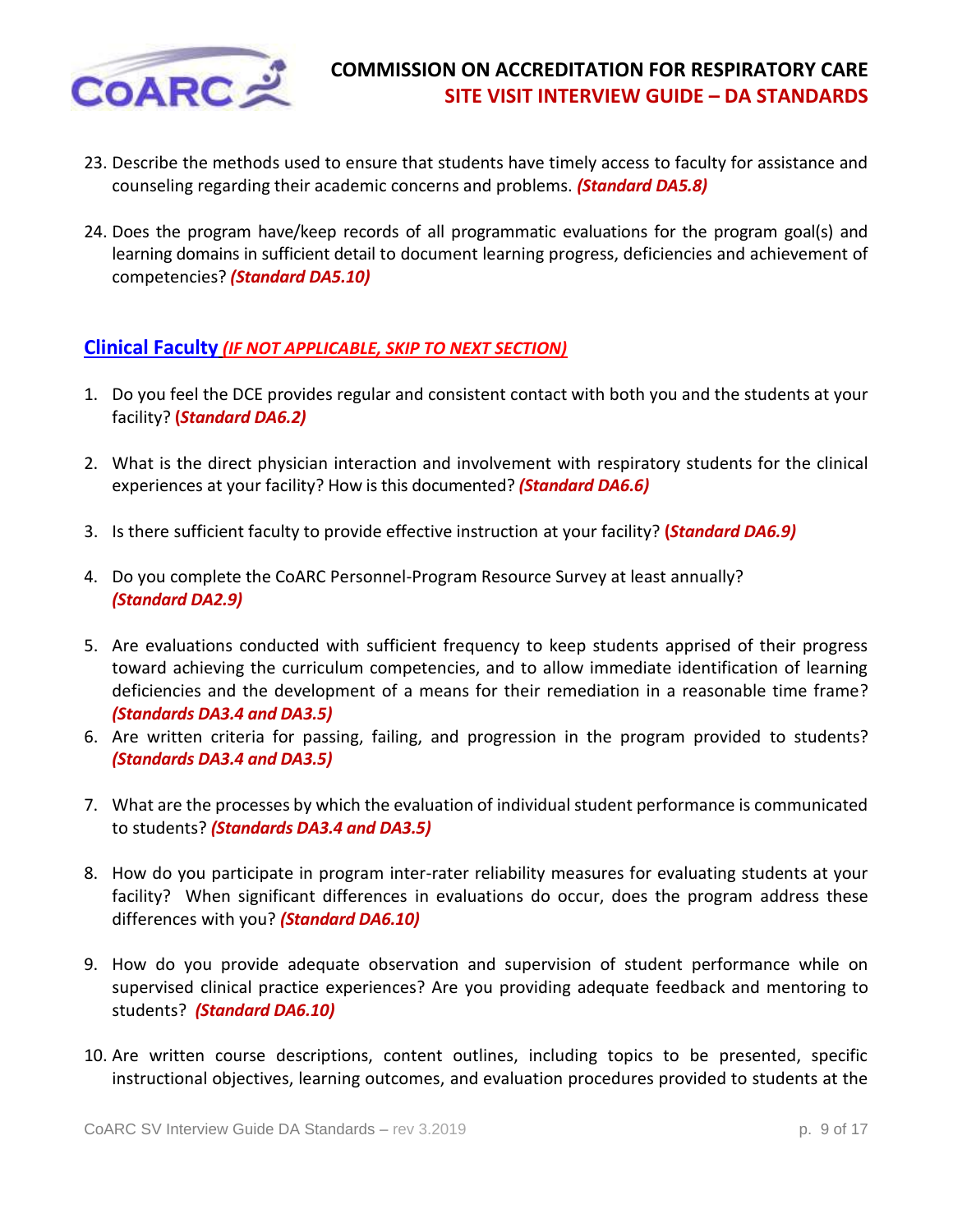

initiation of each clinical respiratory care course? *(Standard DA6.10)* 

- 11. Is the clinical component of the curriculum sequential, integrated with didactic and laboratory instruction and consistent with the overall instructional plan of the program? How is this assured? *(Standard DA6.10)*
- 12. Are the clinical education experiences at your facility of sufficient quality and duration to enable students to meet program goals and acquire the competencies needed for clinical practice? Describe the mechanisms in place to document the progressive independence of the student in the clinical setting at your facility. *(Standard DA6.10)*
- 13. How do you determine that sufficient practice time and learning experiences is provided at your facility to ensure that students attain clinical competence? *(Standard DA6.10)*
- 14. Is there a formal written, duly executed agreement between the program and your facility? Are there designated preceptors for students at your facility? Are students required to secure their own clinical education sites or preceptors for required clinical rotations? Are students informed at your facility which instructional faculty member is serving in the preceptor role and how to contact this faculty member? *(Standards DA6.8)*
- 15. Are respiratory care students substituted for paid staff at your facility? *(Standard DA6.11)*
- 16. Do students complete clinical coursework while in an employee status at your facility? Do students receive any form of remuneration in exchange for work they perform incident to their clinical education coursework and experiences at your facility? *(Standard DA6.11)*

# <span id="page-9-0"></span>**[Advisory Committee](#page-0-0)**

- 1. When indicated, are proposed substantive changes reviewed and approved? *(Standard DA3.3)*
- 2. Are the program's goal(s) and learning domains representative of the needs of the communities of interest served by the program (students, graduates, faculty, college administration, employers, physicians, and the public)? *(Standard DA3.3)*
- 3. Are the program outcomes, instructional effectiveness, and planned response(s) to changes in program goals reviewed and evaluated at least annually? *(Standard DA3.3)*
- 4. Do you complete the CoARC Personnel-Program Resource Survey at least annually? *(Standard DA2.9)*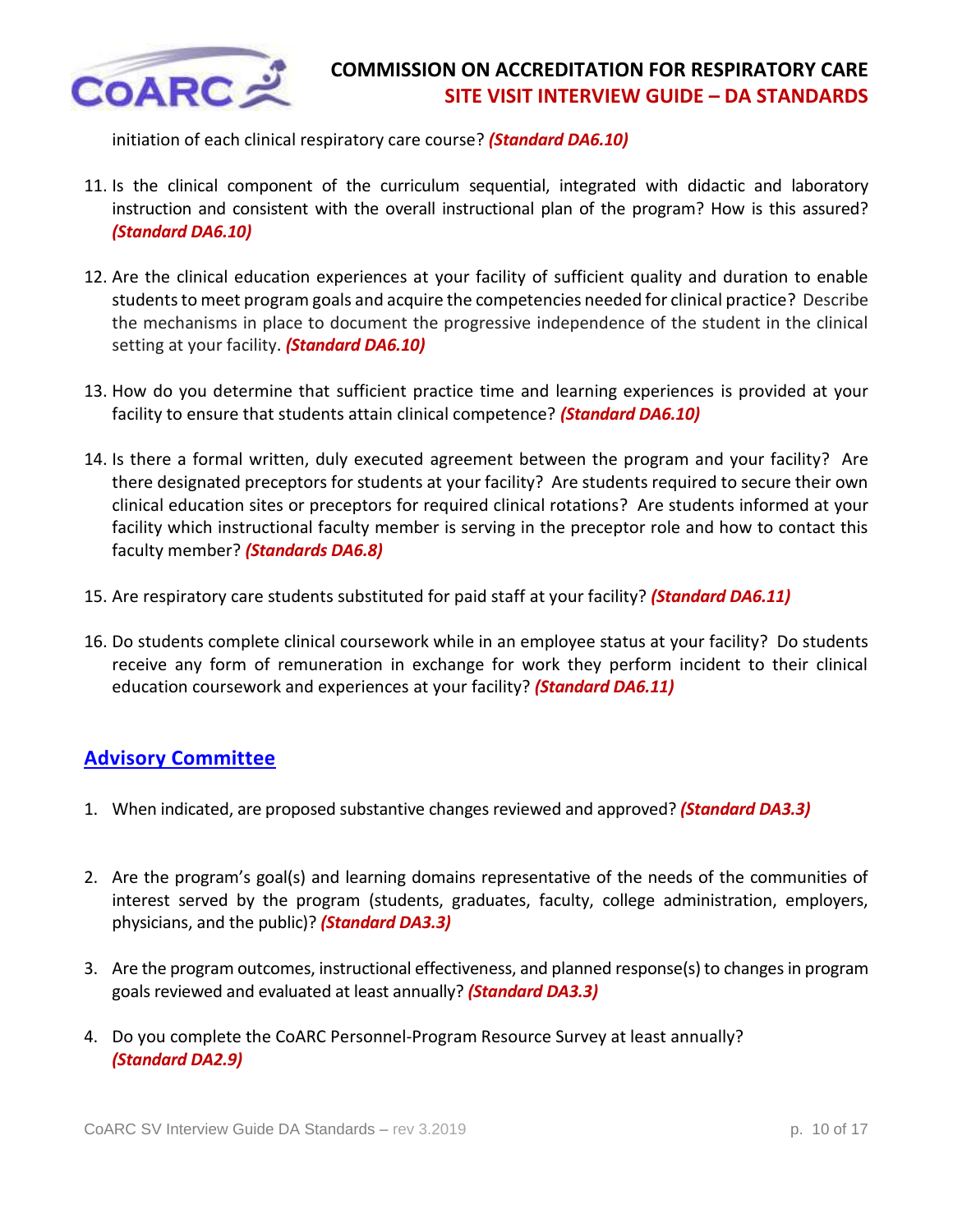

5. Do you feel that the length of study in the respiratory care program is sufficient for students to acquire the expected knowledge and competencies? *(Standard DA4.9)*

# <span id="page-10-0"></span>**[Students](#page-0-0)**

- 1. Is adequate and appropriate space allocated for the program? *(Standard DA2.1)*
- 2. Are instructional materials and supplies adequate? *(Standard DA2.1)*
- 3. Are libraries/learning resources adequate? *(Standard DA2.1)*
- 4. Are technology resources and the content management system adequate? *(Standard DA2.1)*
- 5. Is the laboratory equipment readily available and sufficient? *(Standard DA2.1)*
- 6. Do you feel the PD provides regular and consistent contact with you? **(***Standard DA2.6***)**
- 7. If applicable, do you feel the DCE provides regular and consistent contact with you? **(***Standard DA6.5***)**
- 8. If applicable, what is your interaction with the Medical Advisor? **(***Standard DA6.6***)**
- 9. If applicable, do you feel there is sufficient faculty to provide effective instruction in the didactic, laboratory, and clinical setting? **(***Standard DA2.7***)**
- 10. Do you feel there is sufficient administrative and clerical support staff? *(Standard DA2.8)*
- 11. Did you complete the CoARC Student-Program Resource Survey at least annually? *(Standard DA2.9)*
- 12. Are evaluations of you conducted with sufficient frequency to keep you apprised of your progress toward achieving the curriculum competencies and to allow immediate identification of learning deficiencies? *(Standards DA3.4 and DA3.5)*
- 13. Are written criteria for passing, failing, and progression in the program provided to you? *(Standards DA3.4 and DA3.5)*
- 14. Are grading criteria clearly defined for each course, communicated to you, and applied consistently? *(Standards DA3.4 and DA3.5).*
- 15. If applicable, do you feel that the online examinations were administered appropriately, fairly, and securely? *(Standard DA3.7)*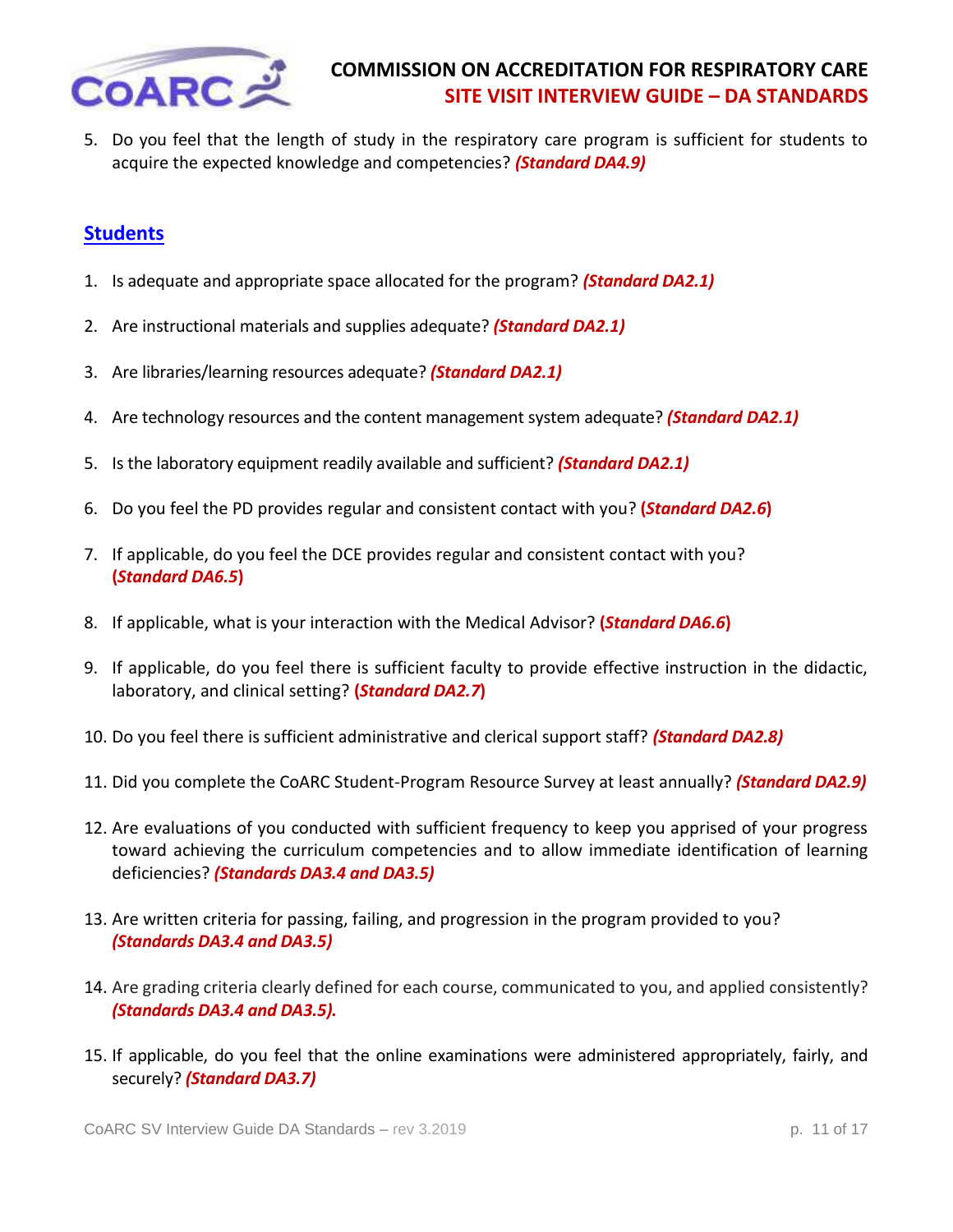

- 16. If applicable, are you provided with adequate observation and supervision of your performance while on supervised clinical practice experiences? Are you provided with adequate feedback and mentoring? *(Standard DA6.10)*
- 17. Are program competencies and evaluation methods written and communicated to you? *(Standards DA3.4 and DA3.5)*
- 18. Are written course descriptions, content outlines, including topics to be presented, specific instructional objectives, learning outcomes, and evaluation procedures provided to you at the initiation of each professional course? *(Standard DA3.5)*
- 19. Do you feel the courses you took were provided in an appropriate sequence? If not, what could be changed? *(Standard DA3.5)*
- 20. Do you feel that the length of study in the respiratory care program is sufficient for you to acquire the expected knowledge and competencies? *(Standard DA4.9)*
- 21. If applicable, are the clinical education experiences of sufficient quality and duration to enable you to acquire the competencies needed for clinical practice? *(Standard DA6.10)*
- 22. If applicable, describe how you feel about your competence when you are in the clinical setting. Is sufficient practice time and learning experiences provided to you to ensure that you attain clinical competence? *(Standard DA6.10)*
- 23. Did you receive accurate and complete information about the program prior to admission and enrollment? Where is this information published? *(Standard DA5.2)*
- 24. Have the following been made known to you?
	- *a)* The college's institutional and programmatic accreditation status;
	- *b)* Admissions and transfer policies;
	- *c)* Policies regarding advanced placement;
	- *d)* Required academic and technical standards;
	- *e)* All graduation requirements;
	- *f)* Academic calendar;
	- *g)* Academic credit required for program completion;
	- *h)* Estimates of tuition, fees and other costs related to the program;
	- *i)* Policies and procedures for student withdrawal, probation, suspension, and dismissal;
	- *j)* Policies and procedures for refunds of tuition and fees;
	- *k)* Policies that may allow students to work in clinical settings outside of formal educational activities outlined in the curriculum;
	- *l)* Policies and procedures for processing student grievances. *(Standard DA5.2)*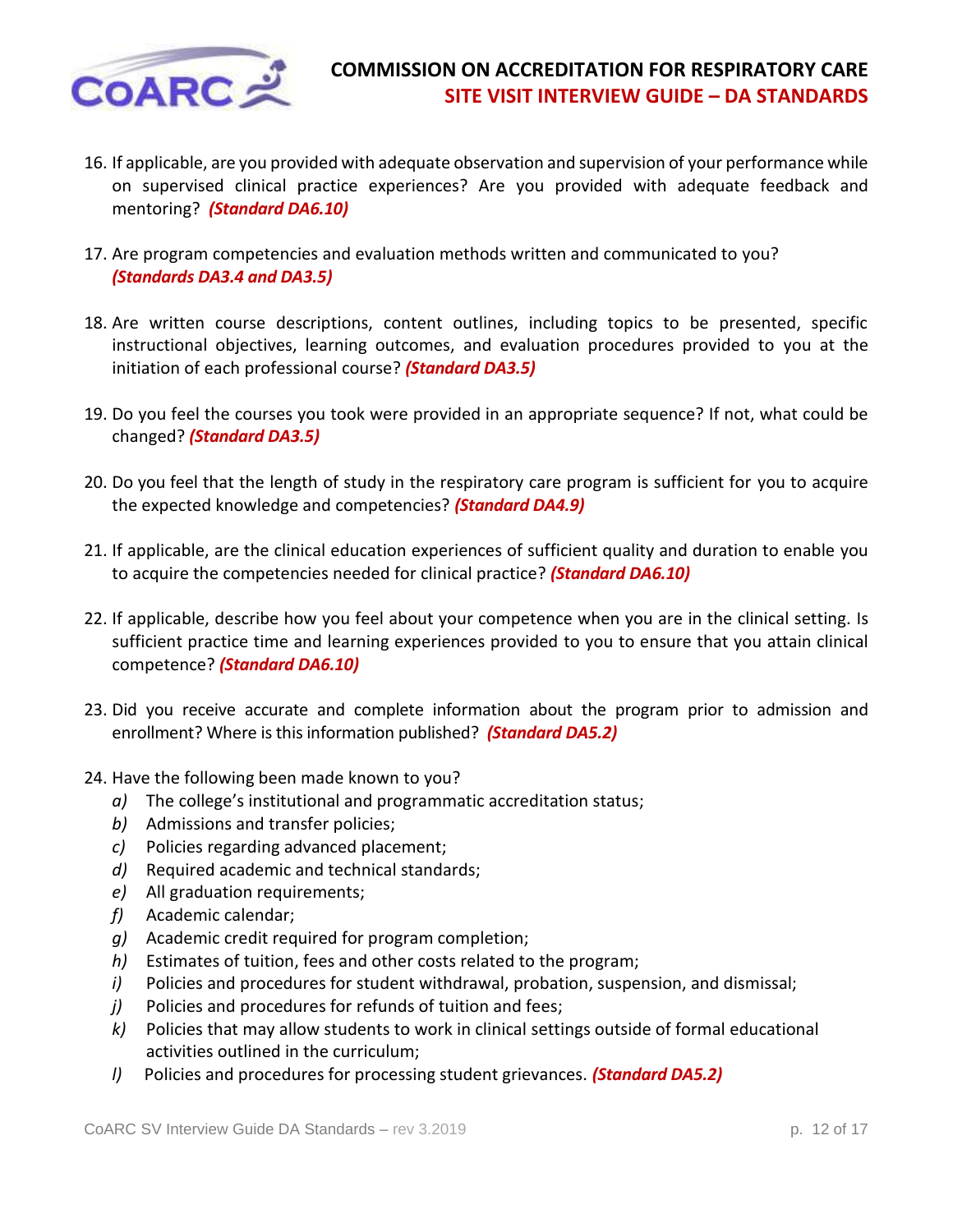

- 25. Are admission procedures non-discriminatory and followed as published? Where are they published? *(Standards DA5.2 and DA5.4)*
- 26. Do you believe that you were dealt with openly and fairly during the admissions process? *(Standard DA5.2 and DA 5.4)*
- 27. Has the procedure for filing student grievances been made available to you? *(Standard DA5.5)*
- 28. If applicable, are you required to secure your own clinical education sites or preceptors for required clinical rotations? Are you informed of which instructional faculty member is serving in the preceptor role and how to contact this faculty member? *(Standard DA6.9)*
- 29. Do you feel the college provides a safe environment for learning in all instructional areas (i.e., classroom, laboratory, and clinical, if applicable)? Are you informed, in advance, of clinical site health, safety or security policies, if applicable? Do you participate in and complete HIPAA training? If so, who (i.e., program, school, or clinical site, if applicable) provides the training? *(Standard DA6.11)*
- 30. If applicable, are you substituted for paid staff when you are on clinical rotations? *(Standard DA6.11)*
- 31. If applicable, do you complete clinical coursework while in an employee status at any clinical sites? Do you receive any form of remuneration in exchange for work you perform incident to your clinical education coursework and experiences? *(Standard DA6.11)*
- 32. Is adequate guidance (i.e., with academic concerns, personal/social concerns and career awareness) available to assist you in understanding and abiding by program policies and practices?  *(Standard DA5.8)*
- 33. Is there adequate access to academic support services (e.g., library, computer and technology resources, advising, counseling, and placement services)? *(Standard DA5.8)*
- 34. Is there adequate and timely access to faculty for assistance and counseling regarding your academic concerns and problems? Does the program faculty have office hours? *(Standard DA5.8)*

### <span id="page-12-0"></span>**[Graduates](#page-0-0)**

- 1. Was adequate and appropriate space allocated for the program? *(Standard DA2.1)*
- 2. Were instructional materials and supplies adequate? *(Standard DA2.1)*
- 3. Were libraries/learning resources adequate? *(Standard DA2.1)*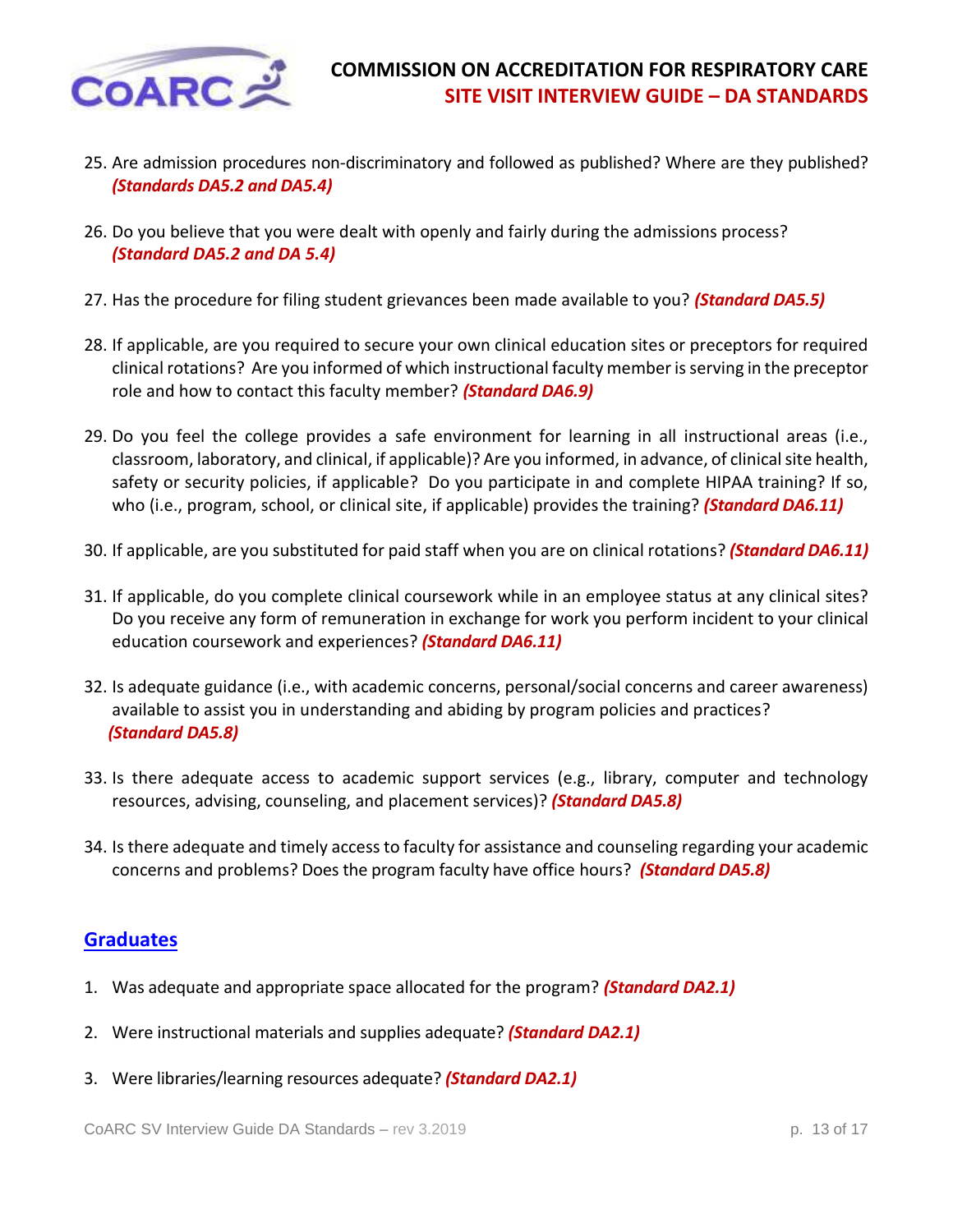

- 4. Were technology resources and the content management system adequate? *(Standard DA2.1)*
- 5. Was the laboratory equipment readily available and sufficient? *(Standard DA2.1)*
- 6. Did you feel the PD provided regular and consistent contact with you? **(***Standard DA2.6***)**
- 7. If applicable, did you feel the DCE provided regular and consistent contact with you? **(***Standard DA6.5***)**
- 8. If applicable, what was your interaction with the Medical Advisor? **(***Standard DA6.6***)**
- 9. Do you feel there was sufficient faculty to provide effective instruction in the didactic, laboratory, and clinical setting (if applicable)? **(***Standard DA2.7 and DA6.10***)**
- 10. Do you feel there was sufficient administrative and clerical support staff? *(Standard DA2.13)*
- 11. Did you complete the CoARC Student-Program Resource Survey while you were in the program? *(Standard DA2.9)*
- 12. Were evaluations of you conducted with sufficient frequency to keep you apprised of your progress toward achieving the curriculum competencies and to allow immediate identification of learning deficiencies? *(Standards DA3.4 and DA3.5)*
- 13. Were written criteria for passing, failing, and progression in the program provided to you? *(Standards DA3.4 and DA3.5)*
- 14. Was grading criteria clearly defined for each course, communicated to you, and applied consistently? *(Standards DA3.4, DA3.5, and DA3.6)* Did you complete the CoARC Graduate Survey following graduation? *(Standard DA3.6)*
- 15. If applicable, were you provided with adequate observation and supervision of your performance while on supervised clinical practice experiences? Were you provided with adequate feedback and mentoring? *(Standard DA6.10)*
- 16. How were program competencies and evaluation methods written and communicated to you? *(Standards DA3.4 and DA3.5)*
- 17. Were written course descriptions, content outlines, including topics to be presented, specific instructional objectives, learning outcomes, and evaluation procedures provided to you at the initiation of each professional course? *(Standard DA3.4 and DA3.4)*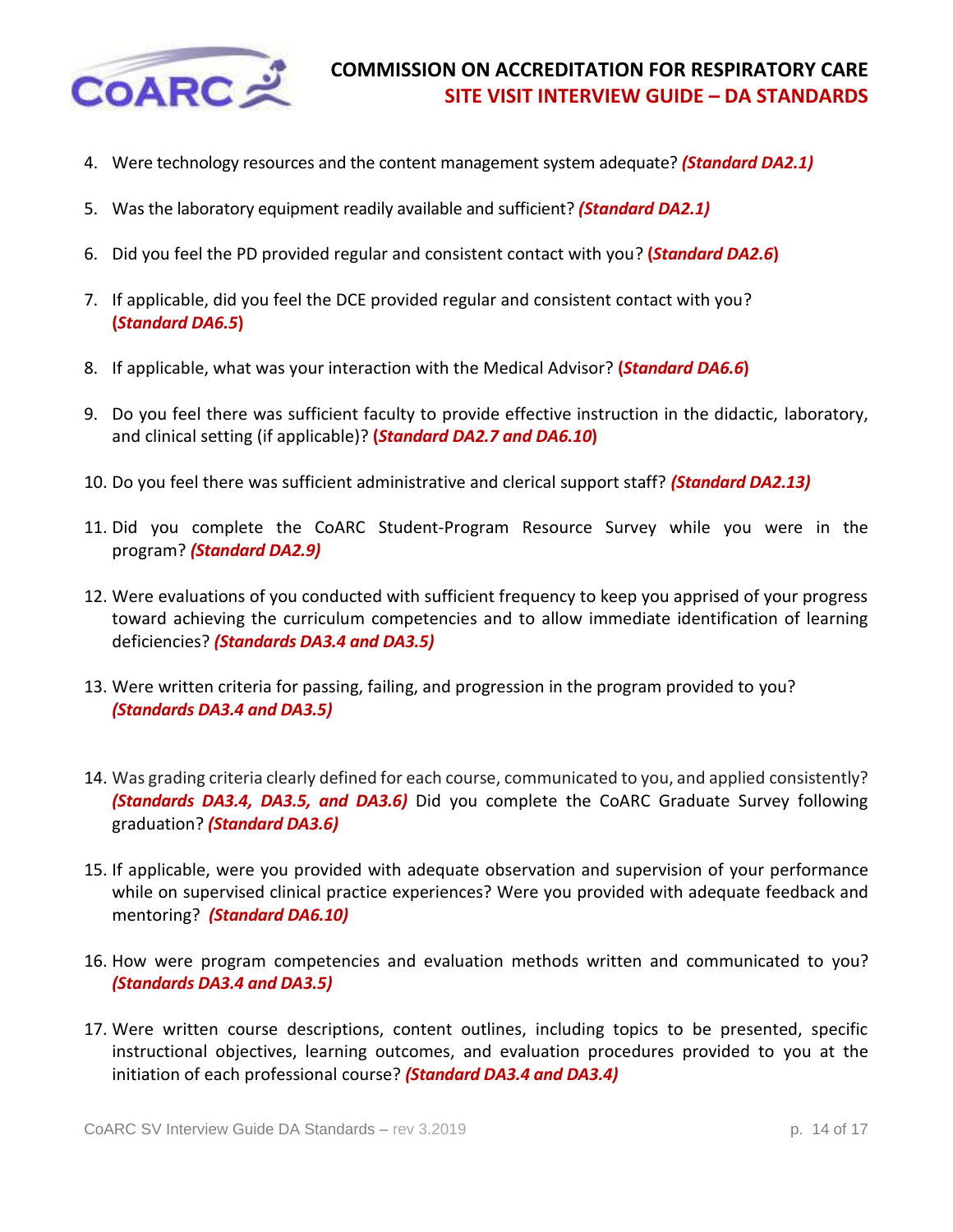

- 18. Do you feel the courses you took were provided in an appropriate sequence? If not, what could be changed? *(Standard DA3.5)*
- 19. If applicable, was the curriculum consistent with the material covered in the national specialty credentialing examinations? *(Standard DA4.3 and DA4.4)*
- 20. Did you feel, at the time of graduation, that you were competent in demonstrating a high level of responsibility, ethical practice, and sensitivity to diversity, and adherence to legal and regulatory requirements? *(Standard DA4.5)*
- 21. Did you feel, at the time of graduation, that you were competent in interpersonal and interprofessional communication skills to effectively interact with diverse population groups? *(Standard DA4.6)*
- 22. If applicable, did you feel, at the time of graduation, that you were competent in practice-based research? *(Standard DA4.7)*
- 23. If applicable, did you feel, at the time of graduation, that you were competent in the application of professional leadership skills? *(Standard DA4.8)*
- 24. Do you feel that the length of study in the respiratory care program was sufficient for you to acquire the expected knowledge and competencies? *(Standard DA4.9)*
- 25. If applicable, did each of your clinical rotations provide sufficient breadth and depth of clinical exposure to ensure achievement of the clinical competencies required for that rotation?  *(Standard DA6.10)*
- 26. If applicable, was your overall clinical education of sufficient quality and duration to enable you to acquire the competencies needed for clinical practice? *(Standard DA6.10)*
- 27. If applicable, describe how you felt about your competence when you were in the clinical setting. Was sufficient practice time and learning experiences provided to you to ensure that you attain clinical competence? *(Standard DA6.10)*
- 28. If applicable, did you feel that the online examinations were administered appropriately, fairly, and securely? *(Standard DA3.7)*
- 29. Did you receive accurate and complete information about the program prior to admission and enrollment? *(Standard DA5.2)*
- 30. Had the following been made known to you?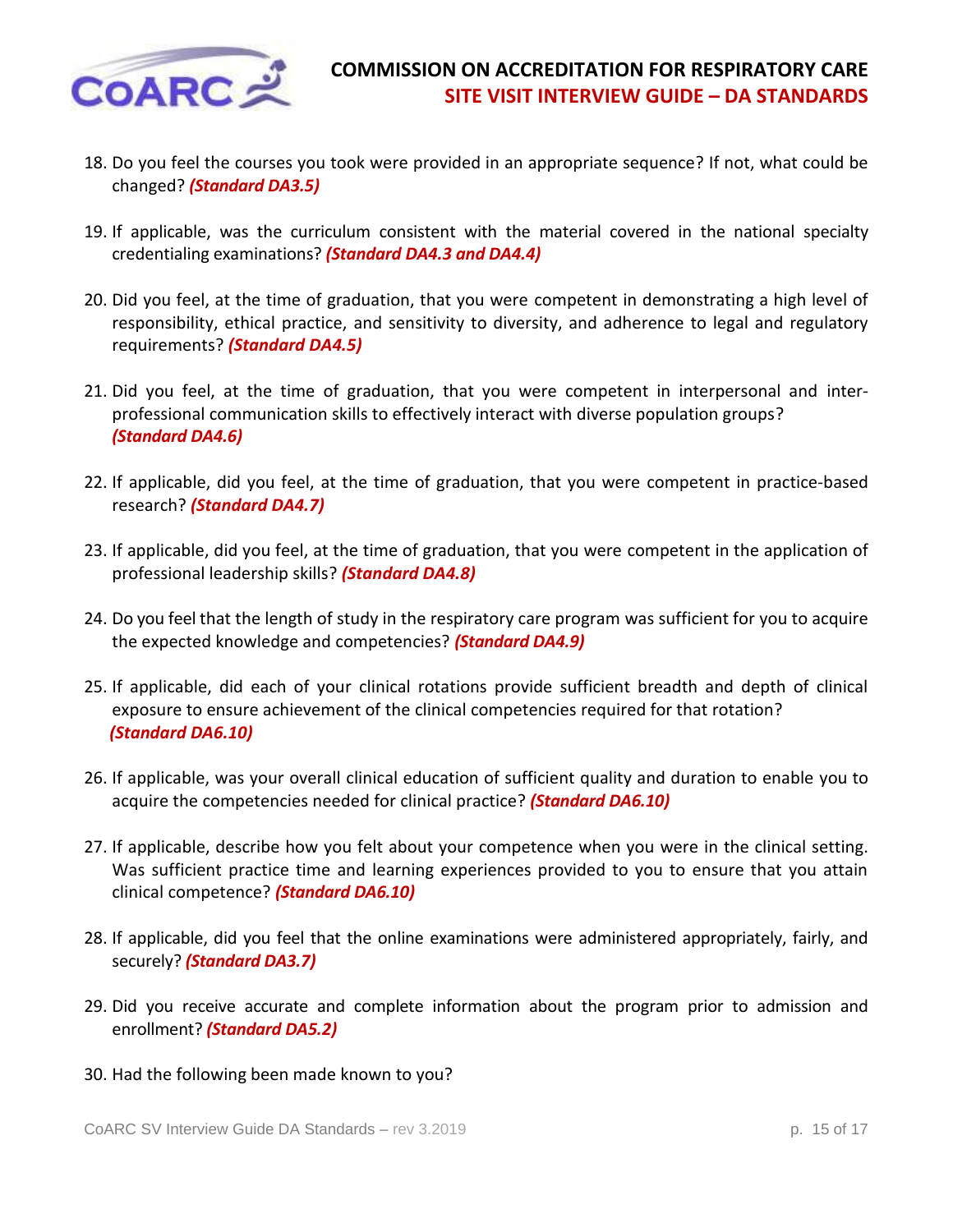

- *a)* The college's institutional and programmatic accreditation status;
- *b)* Admissions and transfer policies;
- *c)* Policies regarding advanced placement;
- *d)* Required academic and technical standards;
- *e)* All graduation requirements;
- *f)* Academic calendar;
- *g)* Academic credit required for program completion;
- *h)* Estimates of tuition, fees and other costs related to the program;
- *i)* Policies and procedures for student withdrawal, probation, suspension, and dismissal;
- *j)* Policies and procedures for refunds of tuition and fees;
- *k)* Policies that may allow students to work in clinical settings outside of formal educational activities outlined in the curriculum;
- *l)* Policies and procedures for processing student grievances. *(Standard DA5.2)*
- 31. Were admission procedures non-discriminatory and followed as published? *(Standards DA5.2 and DA5.4)*
- 32. Do you believe that you were dealt with openly and fairly during the admissions process? *(Standard DA5.4)*
- 33. Was the procedure for filing student grievances made available to you? *(Standard DA5.5)*
- 34. If applicable, were you required to secure your own clinical education sites or preceptors for required clinical rotations? Were you informed of which instructional faculty member was serving in the preceptor role and how to contact this faculty member? *(Standard DA6.10)*
- 35. Do you feel the college provided a safe environment for learning in all instructional areas (i.e., classroom, laboratory, and clinical, if applicable)? Were you informed, in advance, of clinical site health, safety or security policies? Did you participate in and complete HIPAA training? If so, who (i.e., program, school, or clinical site) provided the training? *(Standard DA6.9)*
- 36. If applicable, were you substituted for paid staff when you were on clinical rotations? *(Standard DA6.12)*
- 37. If applicable, did you complete clinical coursework while in an employee status at any clinical sites? Did you receive any form of remuneration in exchange for work you performed incident to your clinical education coursework and experiences? *(Standard DA6.11)*
- 38. Was adequate guidance (i.e., with academic concerns, personal/social concerns and career awareness) available to assist you in understanding and abiding by program policies and practices? *(Standard DA5.8)*